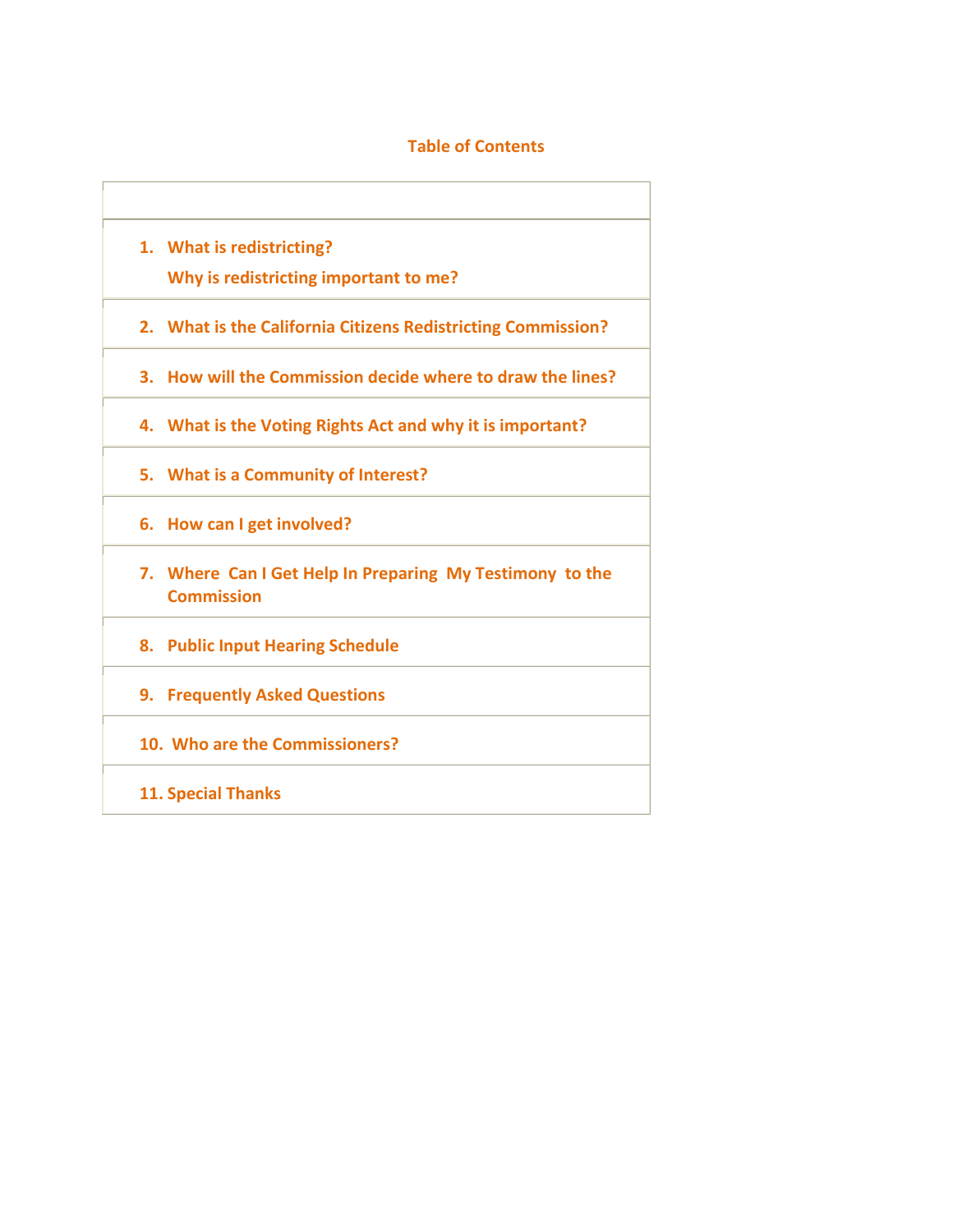#### **1. What is redistricting?**

Every ten years, the census count gives us a snapshot of how many people there are in the United States and where they live.

Once we know how many people live in California, we redistrict. That is, we draw new district lines that put the same number of people into each electoral district.

Redistricting ensures every person has equal representation by drawing districts with an equal number of people – one person, one vote.

#### **Why is redistricting important to me?**

One of the greatest powers that you have is the right to elect your own representatives to conduct the business of your government. How the district boundaries are drawn can make the difference between empowering and maximizing the voters' voices or minimizing and muting those voices. The independent Citizens Redistricting Commission is committed to drawing fair districts that reflect the best interests of the people, not the incumbent political parties.

Speaking up about your community is critical to ensuring district lines are drawn to keep your community whole and grouped with nearby communities with similar interests. This ensures that your voice is heard by your elected leaders in such decisions as to the quality of your child's school or how high your taxes are.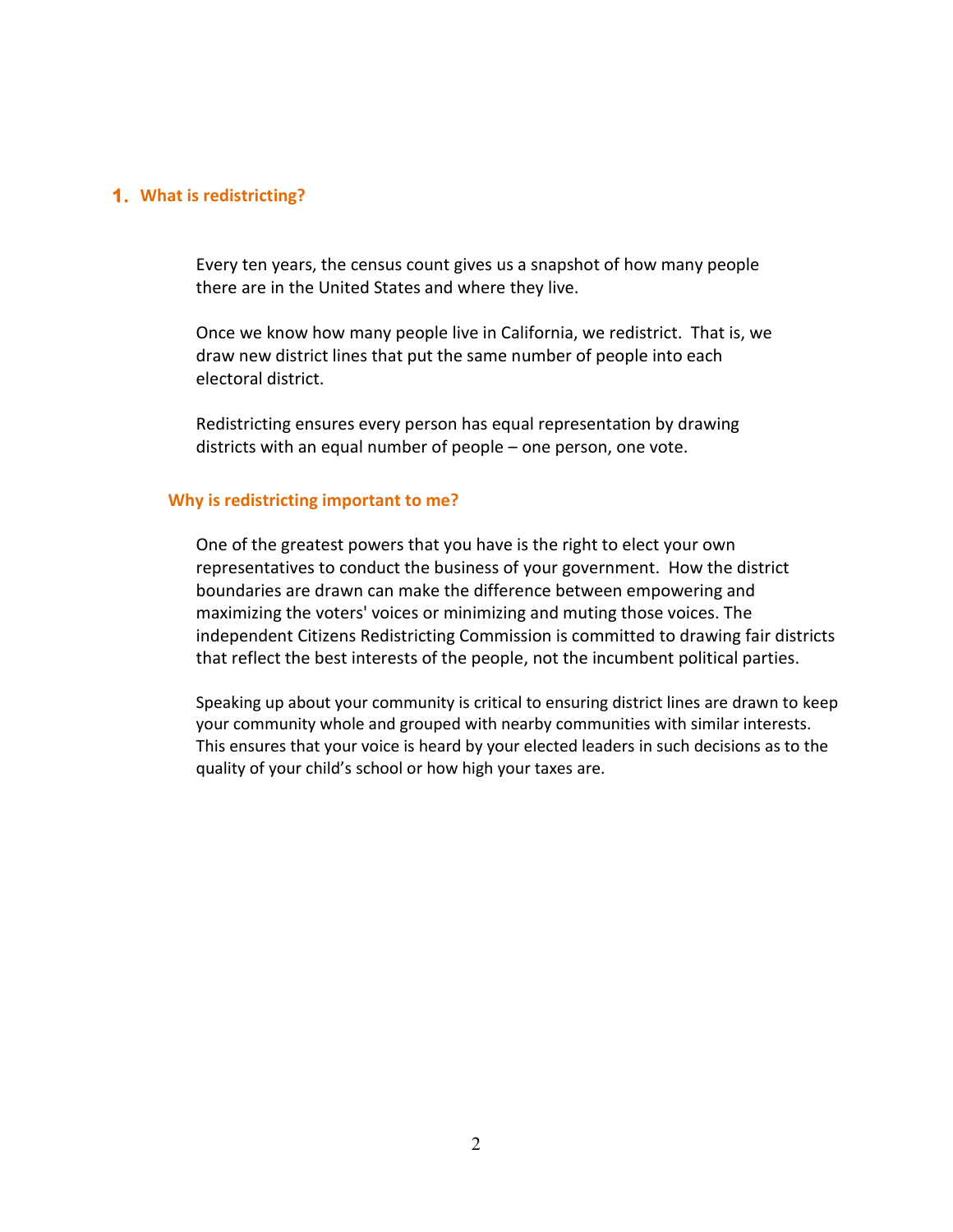# **2. What is the California Citizens Redistricting Commission?**

In 2008 and 2010, the voters passed Propositions 11 and 20. In 2011, for the first time in California, a 14-person commission called the Citizens Redistricting Commission will draw district maps for:

- 53 congressional districts
- 40 State Senate districts
- 80 State Assembly districts
- 4 Board of Equalization Districts

The Citizens Redistricting Commission ("the Commission") met for the first time in January 2011. During the spring and summer, the Commission will hold meetings around California to listen to residents describe their communities, neighborhoods, and what issues are important to them. Based on this public input, the commission will draw new district maps. The Commission has until August 15, 2011 to approve final district lines.

For more information about what the Citizens Redistricting Commission is doing, visit the official site:

[www.wedrawthelines.ca.gov](http://www.wedrawthelines.ca.gov/)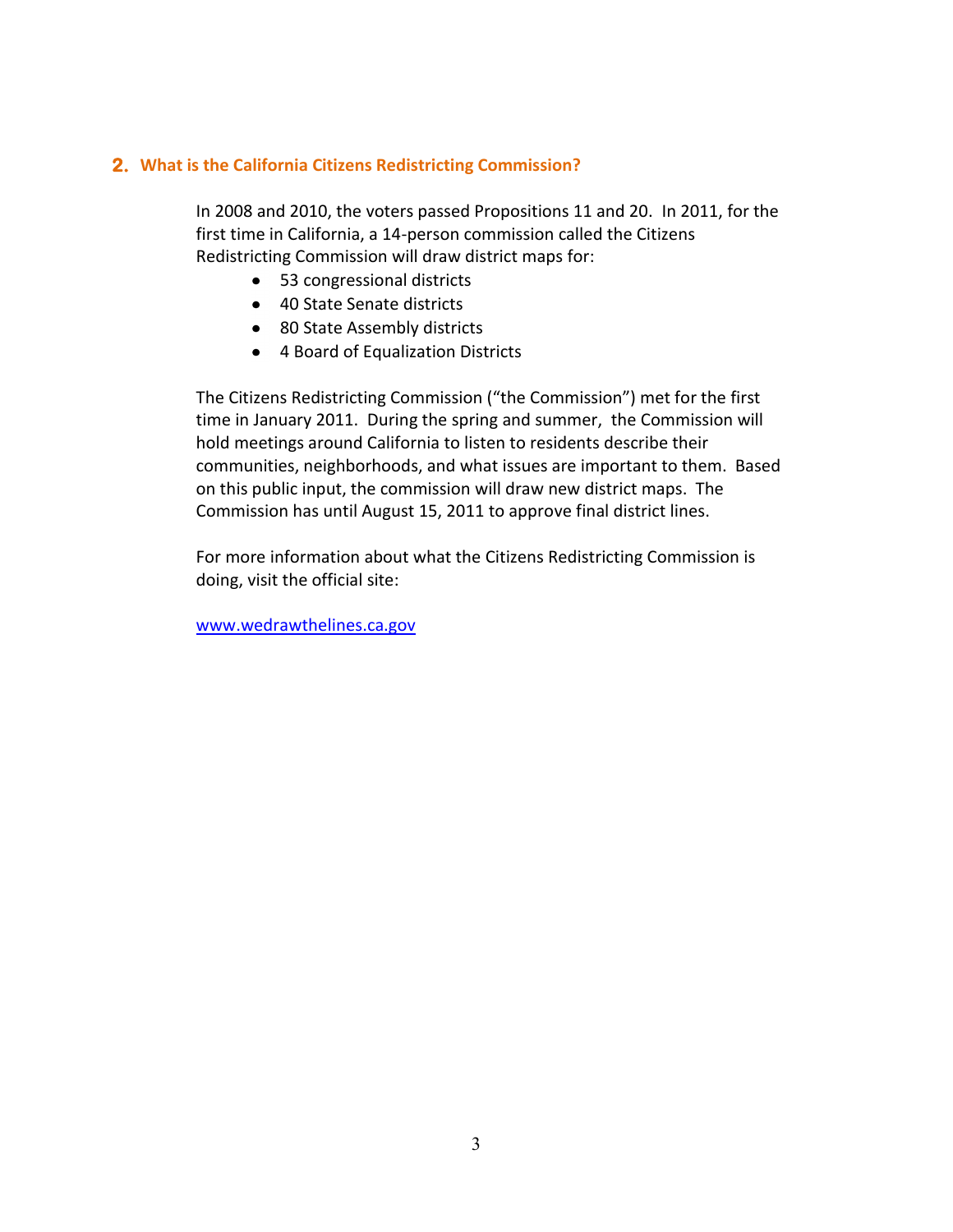#### **3. How will the Commission decide where to draw district lines?**

The California Constitution tells the Commission what to consider when deciding where to draw district lines. These redistricting criteria were included in Prop 11 and 20, and were approved by California voters. When deciding where to draw the lines, the Commissioners must consider these criteria and only these criteria.

In addition, the Commission must consider the criteria in rank order, meaning that in the case of a conflict between criteria, it must choose to comply with the higher priority criterion. The redistricting criteria for the Commission are:

- 1) Comply with the US Constitution and equal population requirements.
	- For US Congressional Districts, this means districts that are as equal as practicable
	- For Assembly, Senate, and Board of Equalization Districts, this means districts that are reasonably equal, except when necessary to comply with the Voting Rights Act.
- 2) Comply with the federal Voting Rights Act.
- 3) Draw districts that are contiguous. This means that a district should be connected at all points.
- 4) Respect counties, cities, communities of interest, and neighborhoods, where possible.
- 5) Draw districts to be compact, where practicable. This rule should only be applied after the other earlier criteria have been satisfied.
- 6) Draw districts to nest within each other, where possible after complying with the preceding criteria. That means:
	- 1 Senate district contains 2 Assembly districts
	- 1 Board of Equalization district contains 10 Senate districts
- 7) The Commission may not consider an incumbent or political candidate's residence in creating a district. The Commission shall not draw districts for the purpose of favoring or discriminating against an incumbent, political candidate or political party.

*See California Constitution, Article XXI, SEC. 2 (d) for the full language. Wedrawthelines.ca.gov/constitution.*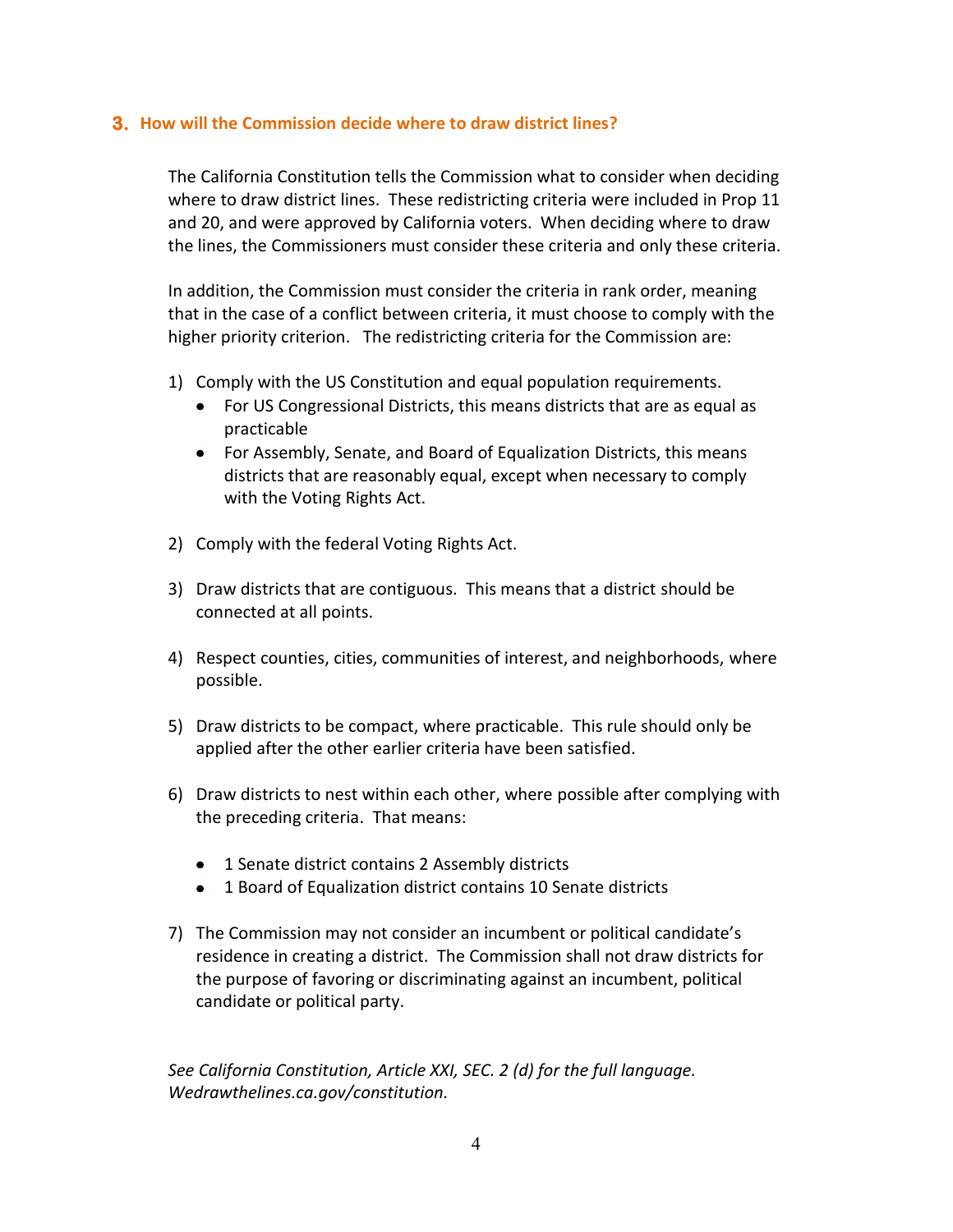#### **4. What is the Voting Rights Act and why is it important?**

The Voting Rights Act is a federal law that prohibits discrimination in voting. It prohibits voting practices or procedures that discriminate on the basis of race, color, or protected language minority status. Language minority groups protected by the Voting Rights Act are Asian, Alaska Native, Native American, and Spanish heritage groups. The Voting Rights Act also prohibits discriminatory districting plans, including districts that provide racial or protected language minority voters with less opportunity to elect representatives of their choice than other voters.

The California redistricting criteria establish that complying with the Voting Rights Act is an important goal for the Commission's work. Two provisions of the VRA are directly involved in redistricting in California:

Section 2: prohibits discrimination on the basis of race or protected language minority status in voting by any jurisdiction in the nation that conducts elections. This includes redistricting plans that "dilute" the voting strength of protected groups by not providing them with an opportunity to elect representatives of their choice.

Section 5: requires certain "covered" jurisdictions to obtain permission (called "preclearance") from the federal government before using any new voting policy or practice. In California, four counties are "covered jurisdictions": King, Merced, Monterey, and Yuba Counties. California's new districts that contain any portion of a covered county must be pre-cleared before it can be used. These counties were identified as areas with historically low levels of voter registration or participation in 1964, 1968 or 1972.

For a more detailed description of how the Voting Rights Act works, visit the U.S. Department of Justice at: [http://www.justice.gov/crt/about/vot/redistricting.php.](http://www.justice.gov/crt/about/vot/redistricting.php)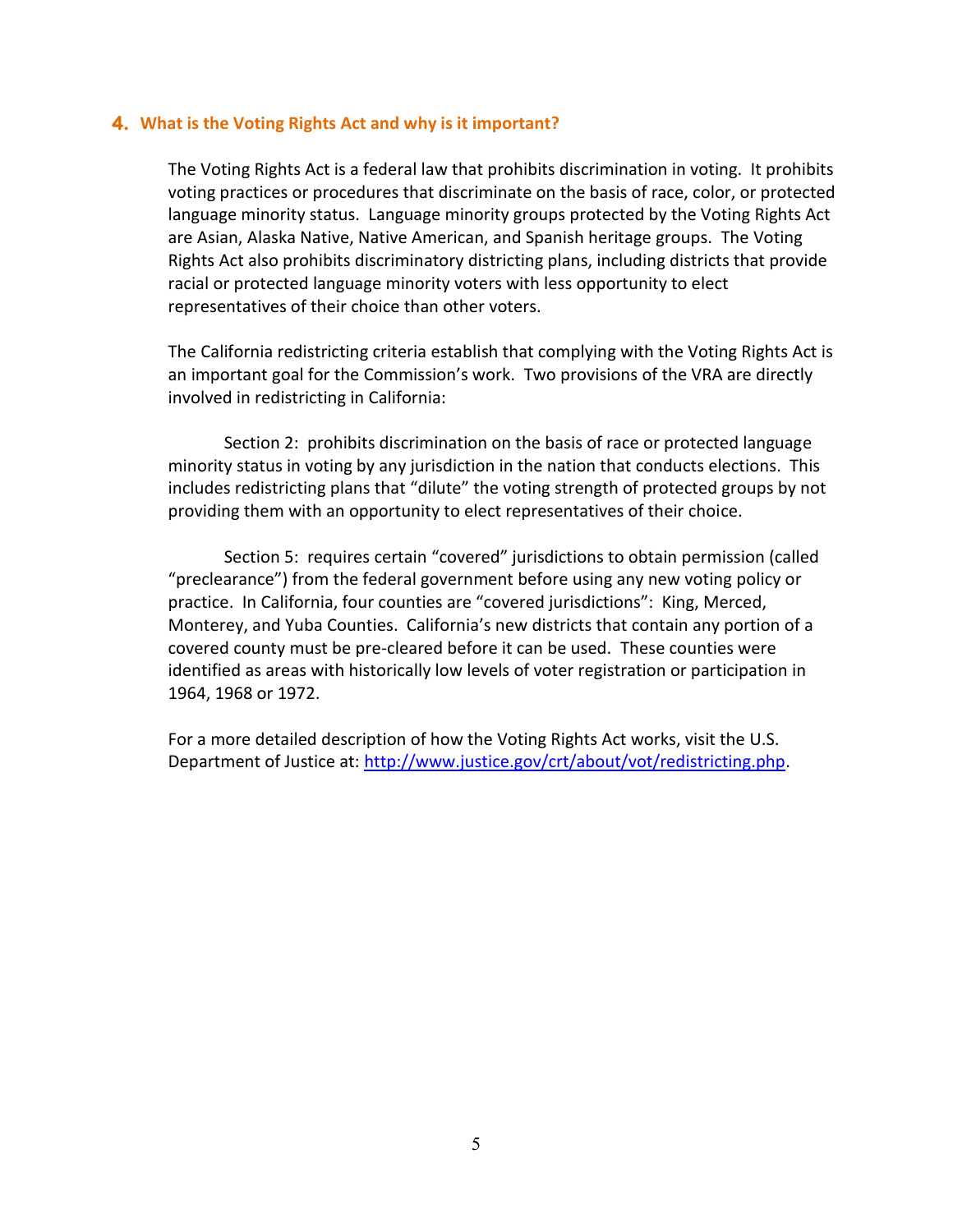# **5. What is a Community of Interest?**

#### **The California Constitution defines a community of interest as:**

A community of interest is a contiguous population which shares common social and economic interests that should be included within a single district for purposes of its effective and fair representation. Examples of such shared interests are those common to an urban area, a rural area, an industrial area, or an agricultural area, and those common to areas in which the people share similar living standards, use the same transportation facilities, have similar work opportunities, or have access to the same media of communication relevant to the election process. Communities of interest shall not include relationships with political parties, incumbents, or political candidates.

-*Section 2(d)(4) of Article XXI of the California Constitution*

This basically means that a community of interest is a group of people in the same area that share social and economic interests and who should be kept together in a district so they can get fair and effective representation.

Note, however, that although the law defines community of interest broadly it may NOT be based on a relationship with a political party, incumbent elected official, or candidate.

This is where the Commission most needs to hear from the public. Although Commissioners are from a variety of locations across California, they don't know about all the communities of interest in the state. They need to hear from you where your community is located and why it is important to keep it together. Without that information from you, the Commission won't know which communities to avoid splitting when drawing lines.

How do I talk about my community?

The Commission needs to know three key things from you about your community:

- 1. The economic and social interests that bind your community together.
- 2. Why your community should be kept together for fair and effective representation.
- 3. Where your community is located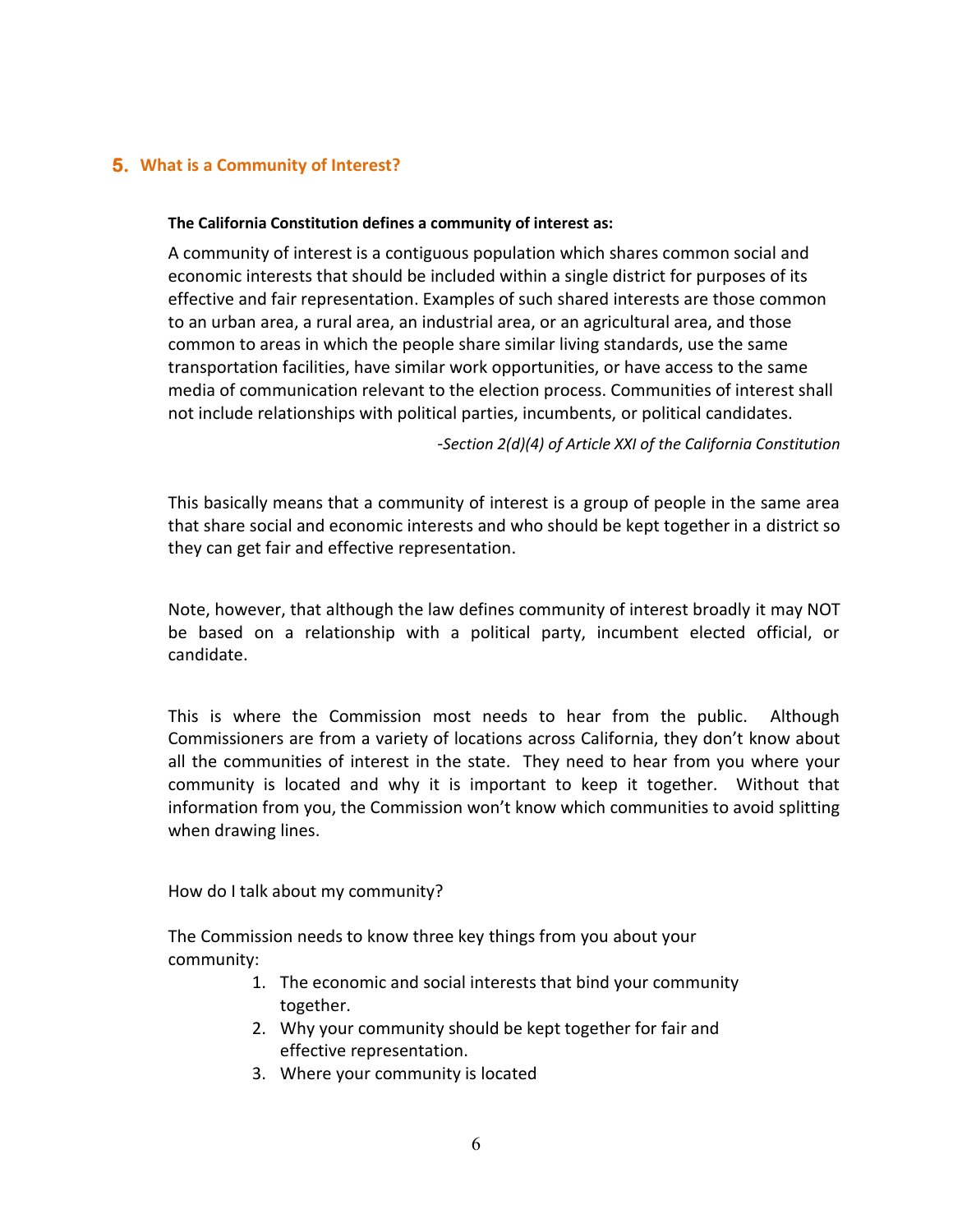\*Common social and economic interests:

Common social and economic interests can vary a lot from community to community, so it is up to you to tell the Commission what they are. They could include common culture or history, common use of a particular park or transportation, or a common goal or aspiration, such as reducing crime or bringing in more jobs and development.

\*Why your community should be kept together:

You should describe why your community should be kept together in a district, which can also include why it would be harmful for your community to be split up into different districts. For example, if your community has been organizing to improve public safety or to improve public parks, you might highlight how your efforts would be helped by being represented by one representative rather than having to work with two (or more) representatives if your community is split.

\*Where your community is located:

In order for the Commission to be able to take your community into account, you MUST tell it where your community is located. You should tell the Commission where it is located (county and/or city) and also describe its borders. You can do this by describing physical barriers like streets, rivers, military bases, or shopping malls, and also by describing legal barriers like city or county lines.

In addition, it is very helpful to provide the Commission with a map of where your community is located, including any landmarks or locations that are particularly important to your community.

Some online software, such as Google Maps, provide a free and user-friendly method to produce such maps that you can email directly to the Commission or post online for others to comment. Information about using Google Maps to map your community of interest is available at: [www.Maps.](http://www.maps/) Google.com.

More sophisticated software is available which not only shows you geography, but also Census information about the people that live there. This software is not free, but is available to the public at the Redistricting Assistance Sites provided by the Redistricting Group at Berkeley Law.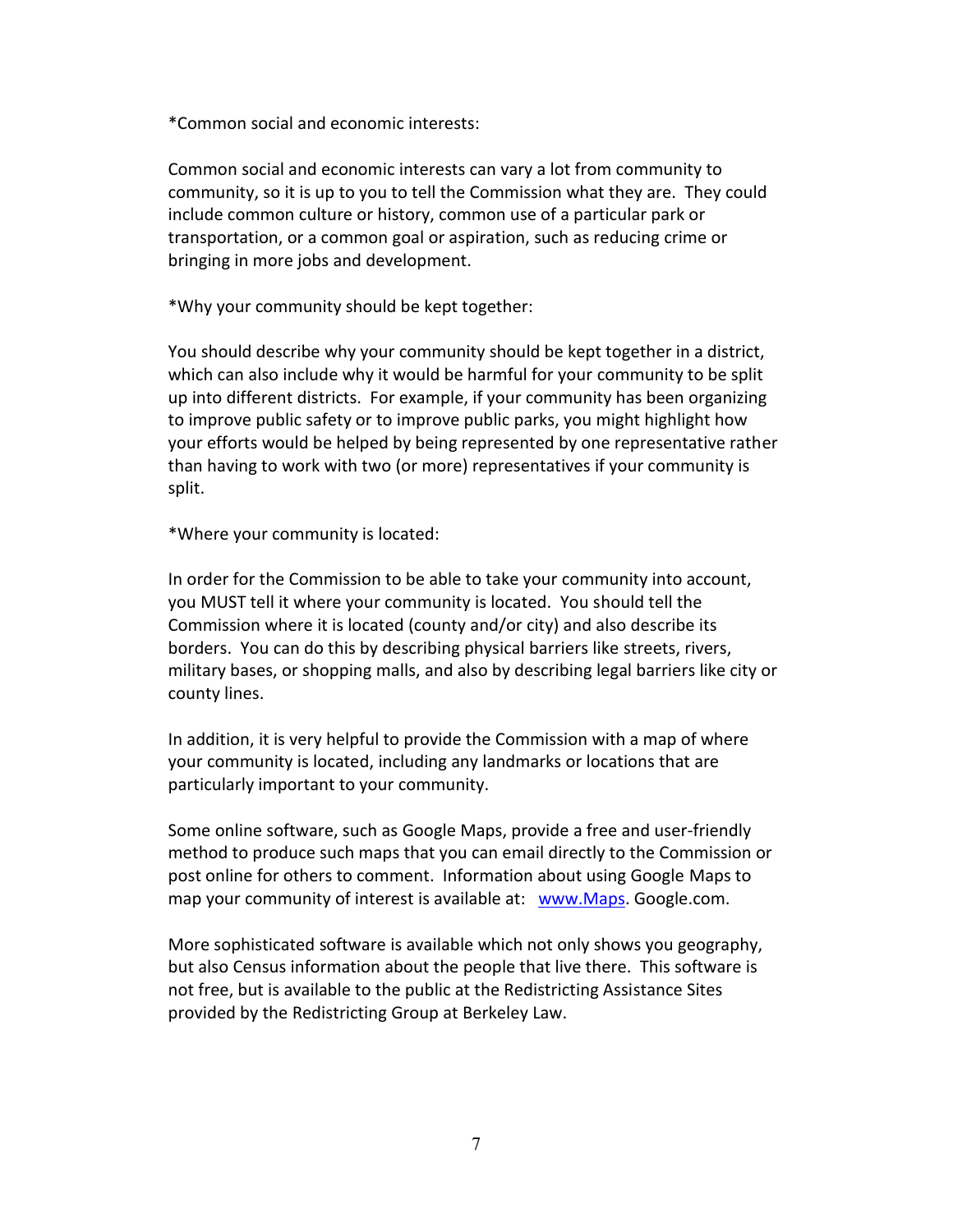When thinking about your testimony to the Commission, it might be helpful to imagine how you would describe your community to a visitor from out of town. You might talk about the kind of people who live in your community, important issues, community centers, and your community's history.

#### EXAMPLE

*I live in a unique area of Farmers Branch called Oak Knoll Valley. It is also a certified neighborhood council. The neighborhood is bounded between Highway 9 on the west and Sunnyside River on the east side. There are approximately 8,000 residents in Oak Knoll Valley and it is primarily a residential area with some areas zoned for commercial and mixed use especially along the river.*

*The languages spoken in Oak Knoll Valley are primarily English and Spanish with some residents speaking Vietnamese and Mandarin. While most residents go outside our community for shopping and employment, they tend to stay here for their socializing, religious activities and recreation. The Oak Knoll Regional Center provides a variety of activities and is a real hub of the community*.

**Across the river from Oak Knoll Valley is the community of River Glen which is similar to our community as it is primarily residential. We are in the same school district and the high school which Oak Knoll students attend is in River Glen. It would make sense that we would be included in the same legislative or Congressional district.**

**On the other side of Highway 9 is Gold City which is primarily an industrial and commercial area. Most of the residents live in multi-family apartment buildings and many of them are new to the area. Gold City is part of a different school district than Oak Knoll. While Gold City is in close proximity to Oak Knoll we have less in common than we do with River Glen.**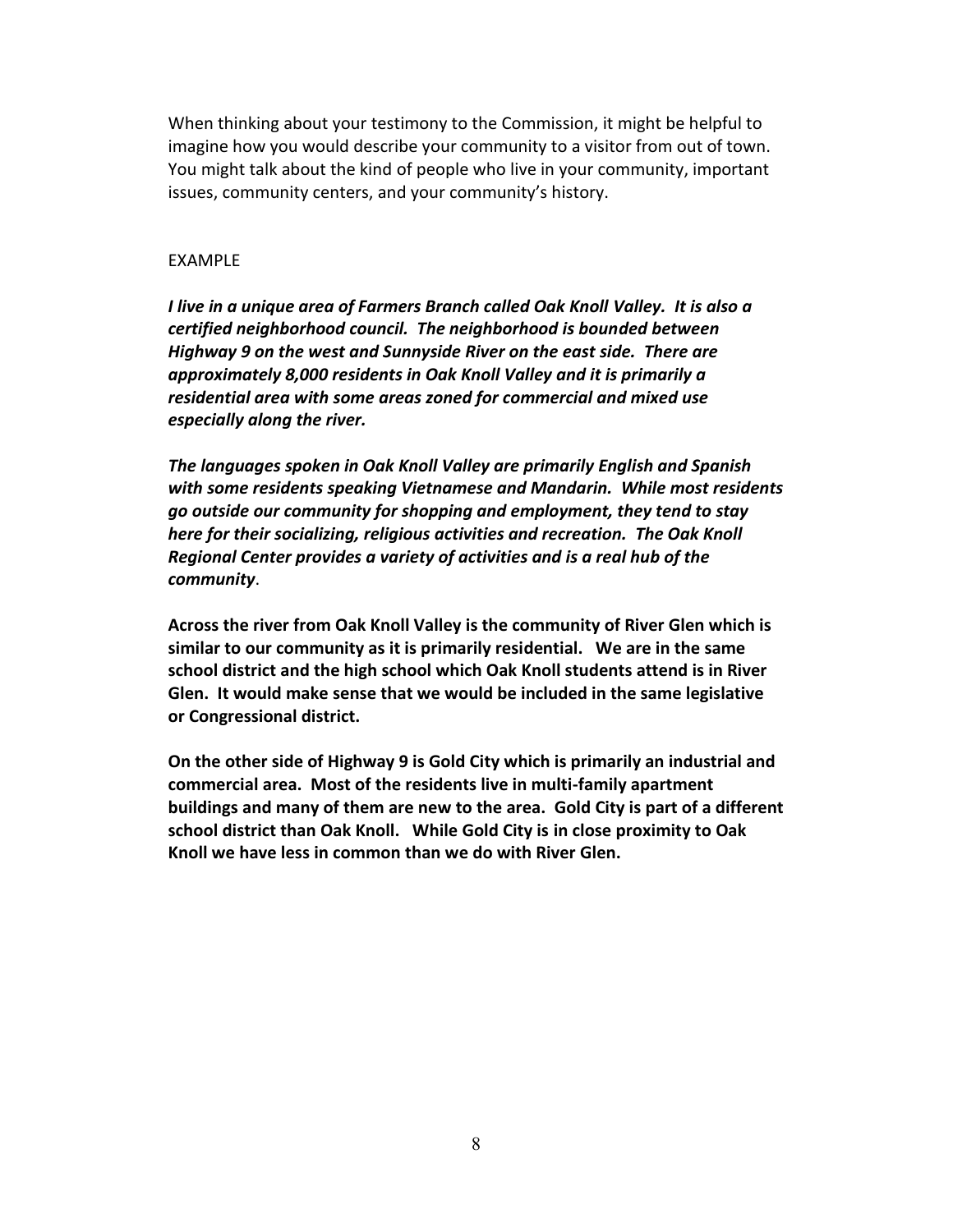#### **6. How can I get involved?**

There are three main ways that you can provide the Commission with testimony:

- **In Person at a Public Hearing**: In the Spring and Summer, the Commission will hold several hearings all over the state where you can provide testimony in person. More information about the Public Input hearing is in Section 7 of this document. You can also find out more on the Commission's website <http://www.wedrawthelines.ca.gov/hearings.html>
- **In writing**: You can also provide testimony to the Commission in writing at public hearings, or you can send it directly to the Commission. You can send information to the Commission by e-mail, mail and fax:

votersfirstact@crc.ca.gov.

Citizens Redistricting Commission 1130 K Street, Suite 101 Sacramento, CA 95814 Fax: (916) 322-0904

 **Community Based Organizations (CBOs**): Many CBOs are gathering public testimony to give to the Commission. Let your local CBO know if you want to participate.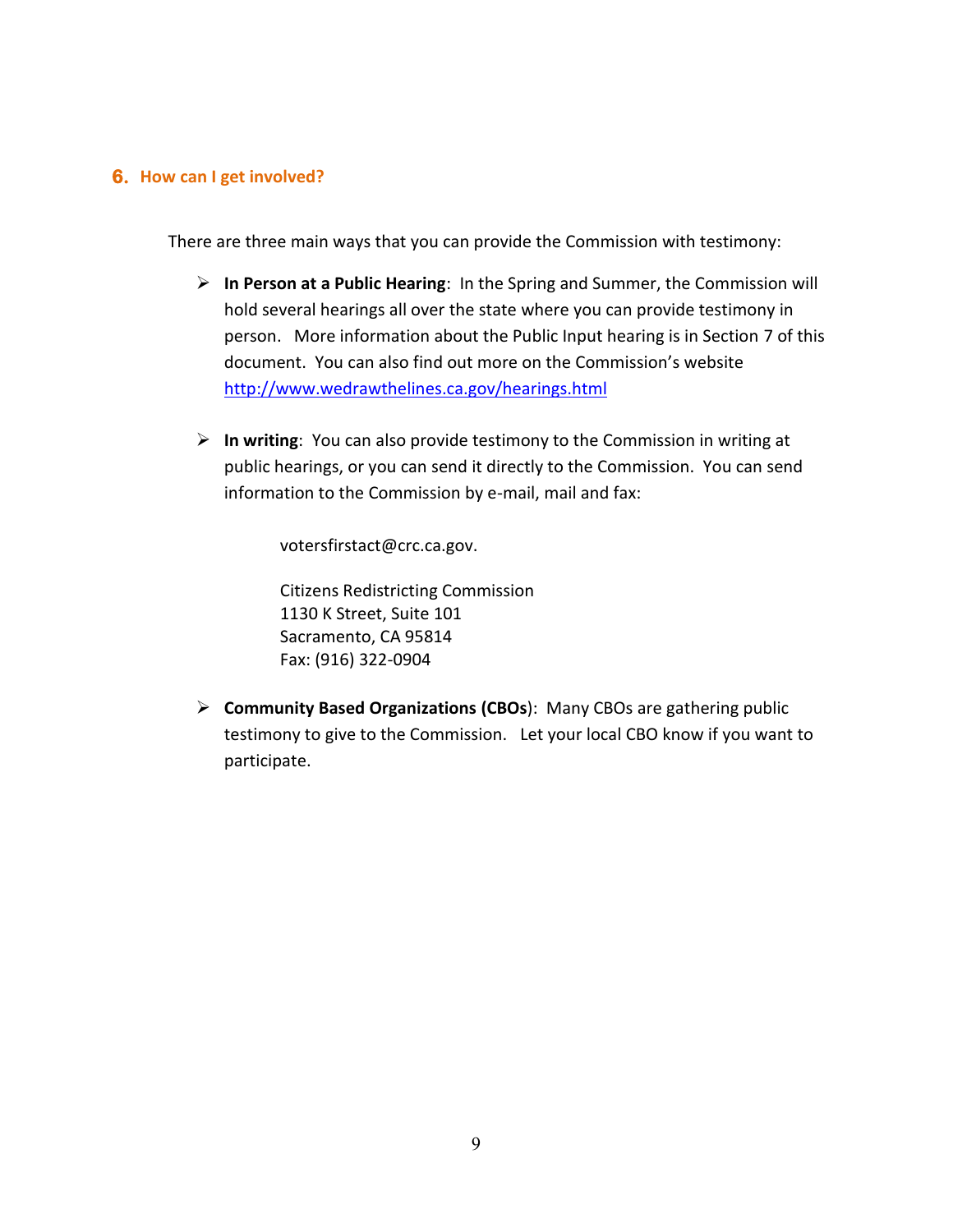**7.** Where to Get Help On Preparing Your Testimony to the Commission

The Redistricting Group at Berkeley Law has opened six Redistricting Assistance Sites across the state where you can get help with drawing maps of your community or accessing data about your community**.** At the Redistricting Assistance Sites, you can even use a computer with special redistricting software for free. Below are the location, hours, and contact information for the six centers:

- **Berkeley:** UC Berkeley Law, 2850 Telegraph Ave, Suite 471, Berkeley, CA 94705-7220 Manager: Ms. Tamina Alon, [talon@law.berkeley.edu](mailto:talon@law.berkeley.edu) Hours: Wed 3-9pm, Thur 3-9pm, Sat 9am-4pm and by appointment
- **Sacramento:** Central Library, 2<sup>nd</sup> Fl. Conference Rm., 828 I St., Sacramento, CA 95814 Manager: Ms. Robin Evans, [raevans@law.berkeley.edu](mailto:raevans@law.berkeley.edu) Hours: Wed 2-8pm, Thur 2-8,pm, Sat 10am-5pm and by appointment
- **Fresno:** 1713 Tulare St, Suite 130, Fresno, CA 93721 Manager: Mr. Troy Mattson, [tmattson@law.berkeley.edu](mailto:tmattson@law.berkeley.edu) Hours: Wed 3-9pm, Thur 3-9pm, Sat 9am-4pm and by appointment
- **Los Angeles:** 3167 #F, South Hoover St, Los Angeles, CA 90007 Manager: Mr. Richard Yarnes, [rdyarnes@law.berkeley.edu](mailto:rdyarnes@law.berkeley.edu) Hours: Wed 3-9pm, Thur 3-9pm, Sat 9am-4pm and by appointment
- **San Bernardino:** 475A S. Arrowhead Ave**,** San Bernardino, CA, 92408 Manager: Mr. John Lavallee, *jlavallee@law.berkeley.edu* Hours: Wed 3-9pm, Thur 3-9pm, Sat 9am-4pm and by appointment
- **San Diego**: 588 Euclid Ave. , San Diego, CA 92114 Manager**:** Mr. Thomas McDowell, [thominsd@law.berkeley.edu](mailto:thominsd@law.berkeley.edu) Hours: Wed 3-9pm, Thur 3-9pm, Sat 9am-4pm and by appointment

In addition, The Advancement Project is developing free online software that you would be able to use to learn more about and map your community[:www.ReDrawCA.org.](http://www.redrawca.org/) (available April  $15^{th}$ )

For a list of resources provided by various groups, visit [www.RedistrctingCA.org.](http://www.redistrctingca.org/)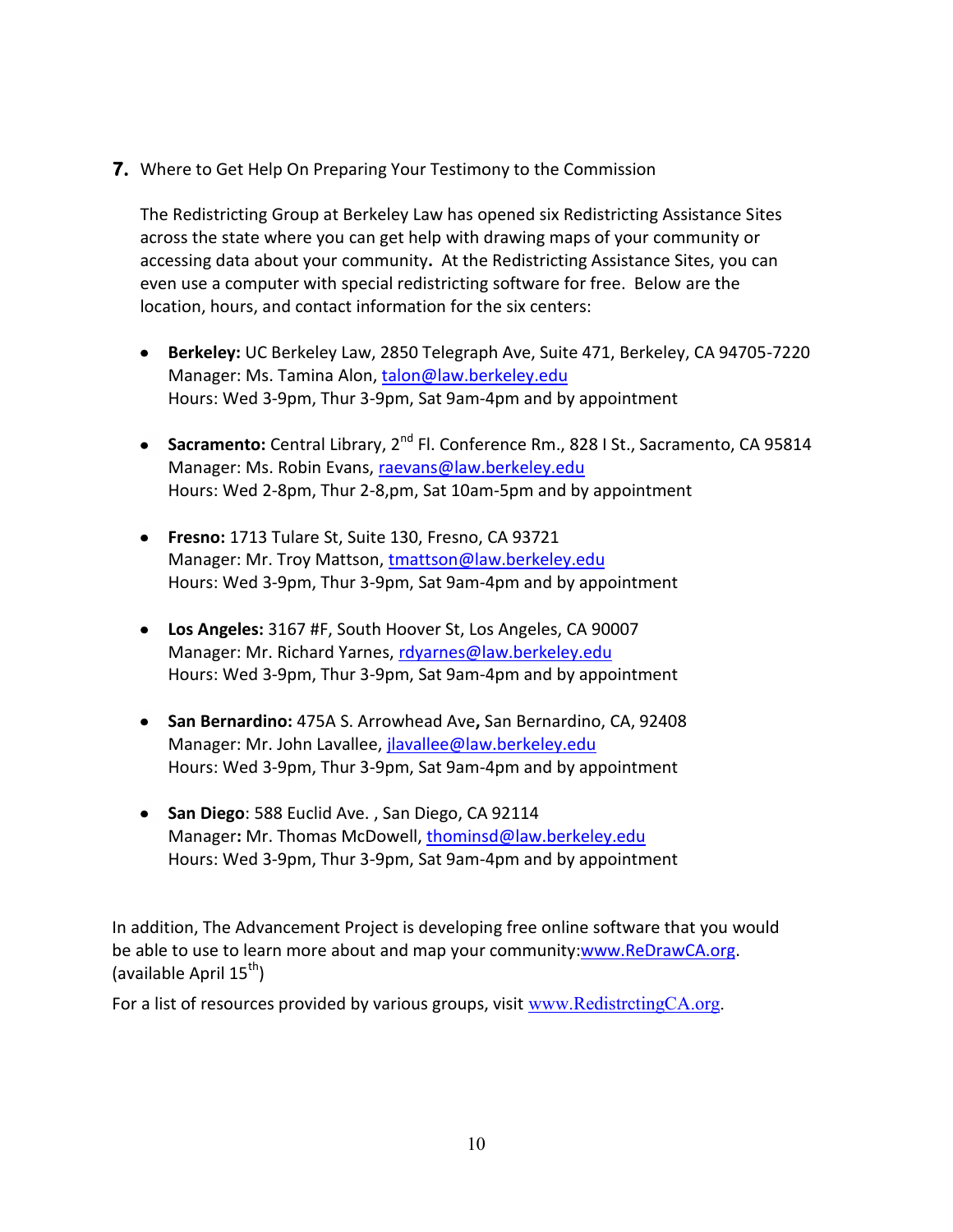# **8. Public Hearing Schedule**

During the Spring and Summer, the Commission will hold several public hearings around the state to receive public input. For the full updated schedule of hearing dates and locations, as well as to see any proposed maps of districts, please visit www.wedrawthelines.ca.gov/hearings.html

#### **April–May 2011: Pre-map Input Hearings**

Before the Commission draws draft maps, it will hold hearings around the state to receive input from the public. At a hearing, you can talk to the Commissioners about topics such as your community of interest, neighborhood, city, county, or what areas you would like to see your districts include.

## **June 10, 2011: Proposed date for the Commission to post the first draft maps\***

Taking the public's input into account, the Commission will draft and then publicly post its first draft maps for Congressional, State Board of Equalization, State Senate, and State Assembly districts.

## **June 2011: Draft Map Input Hearings**

After the Commission has posted its first draft district maps, it will hold hearings around the state to hear from the public. You can talk to the Commission about the draft districts, such as how the new districts might impact your community.

#### **July 1, 2011: Proposed date for the Commission to post the second draft maps. \***

Taking public input into account, the Commission may revise the districts and will provide a second set of draft district maps to the public**.** 

#### **July 2011: Second Draft Map Input Hearings**

**After posting the second draft maps, the Commission will again hold several hearings to get additional input from the public. The locations of these hearings will be determined based on need.**

**July 26, 2011: Proposed date for the Commission to post the final maps\***

#### **August 15, 2011: Deadline for the Commission to approve the final maps**

In order to approve and adopt the district maps for Congress, State Board of Equalization, State Senate, and State Assembly, the Commission must vote to approve them. In order to do so, the maps must have the affirmative votes of at least 3 of 5 its Democrat Commissioners, at least 3 of 5 its Republican Commissioners, and at least 3 of 4 of its Decline-To-State Commissioners.

*\*These are proposed dates and may change. Please check [www.wedrawthelines.ca.gov](http://www.wedrawthelines.ca.gov/) for the most up-to-date schedules, meeting locations, agendas, and other information.*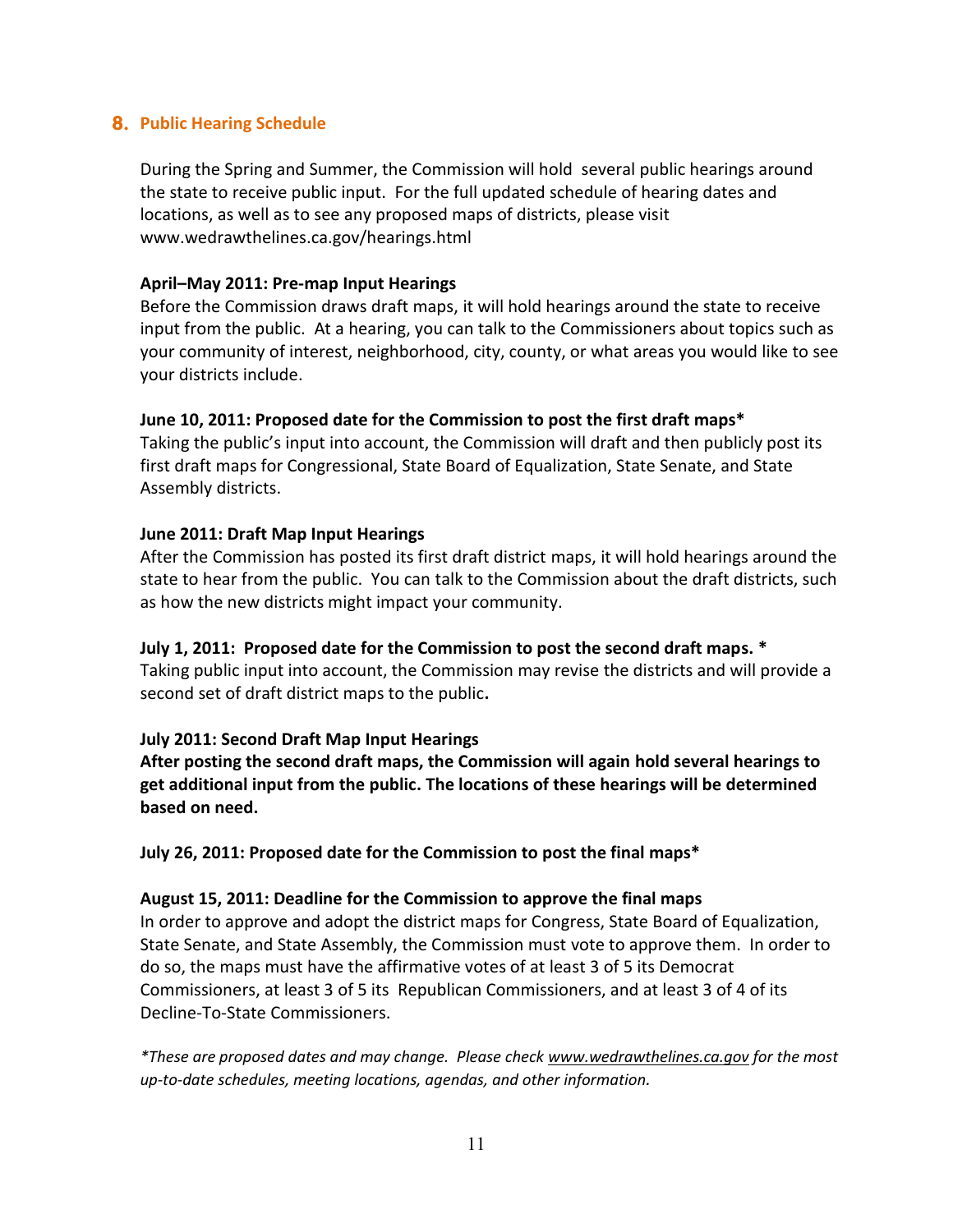# **9. Frequently Asked Questions**

## **Q. How many Commission members are there?**

A. The Commission has 14 members from diverse ethnic, geographic, gender, and economic backgrounds. Under the law, the Commission must include five Democrat, five Republican, and four from neither of the two major political parties.

## **Q. What was the process of becoming a member of the Commission?**

A. When the applications became available, 30,000 interested parties submitted their applications online. Applicants who affirmed in their applications that they met all of the law's qualifications for serving on the Commission and did not have a "conflict of interest" were invited to submit a supplemental application in which they answered essay questions providing insight into their professional experience, awareness of California's diversity, and their reasons for wanting to serve on the Commission.

## **Q. How were the members of the Commission selected after the application period closed?**

Three auditors from the Bureau of State Audits reviewed the applications of all applicants who did not have a conflict of interest and who submitted the supplemental application. The auditors then selected 120 of the most qualified applicants to be interviewed in Sacramento. The 120 applicants were divided into 3 sub-pools: 40 Democrats, 40 Republicans, and 40 who were not affiliated with either of the two major political parties.

Following the interviews, the total pool was reduced to 60, again with equal sub-pools. Those 60 names were sent to the leadership of both houses of the Legislature, where the leaders exercised their right under the Act to remove up to 24 applicants from the pool.

On November 18, 2010, the State Auditor randomly drew the names of 3 Democrats, 3 Republicans and 2 Decline to State applicants, and they became the first 8 members of the Commission. Subsequently, on December 15, 2010, the first 8 Commissioners selected the final 6 Commissioners, choosing 2 Democrats, 2 Republicans and 2 Decline to State.

#### **Q. Will Commission members be paid?**

Yes, the law specifies that members of the Commission will be compensated at the rate of \$300 for each day a Commissioner is engaged in Commission business. It also allows for reimbursement for personal expenses incurred in connection with the duties required of Commissioners.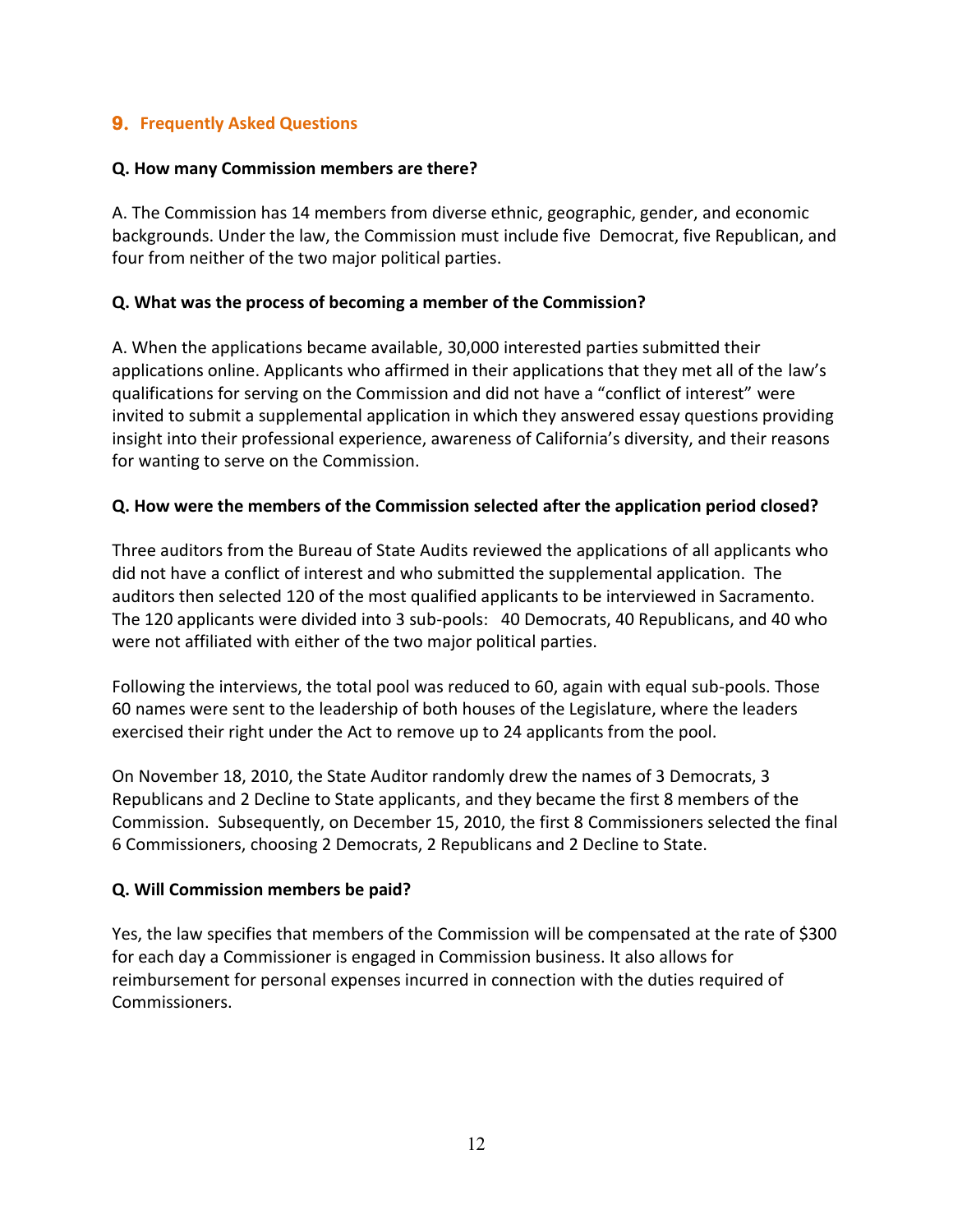# **Q How long will Commission members serve?**

The law states that the Commission will serve for 10 years. However, most of the work that the Commissioners will perform should be completed by the time they approve the maps of the new districts, which is required by August 15, 2011.

# **Q. What is the difference between reapportionment and redistricting?**

A. Reapportionment is the Constitutionally-required process by which seats in the US House of Representatives are redistributed among the 50 states after each decennial Census. Redistricting is the process of drawing district lines to equalize populations which means changing the boundaries every ten years.

# **Q. Why should Californians have confidence that 14 Commissioners who are unelected and therefore unaccountable to the voters will be able to produce district boundaries that are in the voters' best interests?**

A. It was the voters themselves that took the job of redistricting out of the elected legislators' hands. The voters instituted a new process to choose 14 citizens with a myriad of backgrounds, skills and from varied geographic locations to draw district boundaries based on criteria designed to preserve communities of interest.

# **Q. Won't legislators be working behind the scenes to influence Commissioners and take control of the redistricting process?**

A. The law is very clear that no non-public communication between legislators and Commissioners regarding redistricting issues can occur. Any comment from legislators must take place in a public Commission meeting--just like any other citizen.

# **Q. Does the law require that districts be more competitive, rather than dominated by one political party?**

A: No. District competitiveness is not on the list of criteria that the Commission must consider when drawing districts.

# **Q. Can't this whole process be done by a computer program?**

A: The Commission is relying on the active participation of citizens across California to weigh in on how the districts should be drawn, since information about "communities of interest" is not collected in the Census. This is an open conversation that will assist the Commission in evaluating citizen input and exercising responsible judgment about what districts should look like – a computer could never do that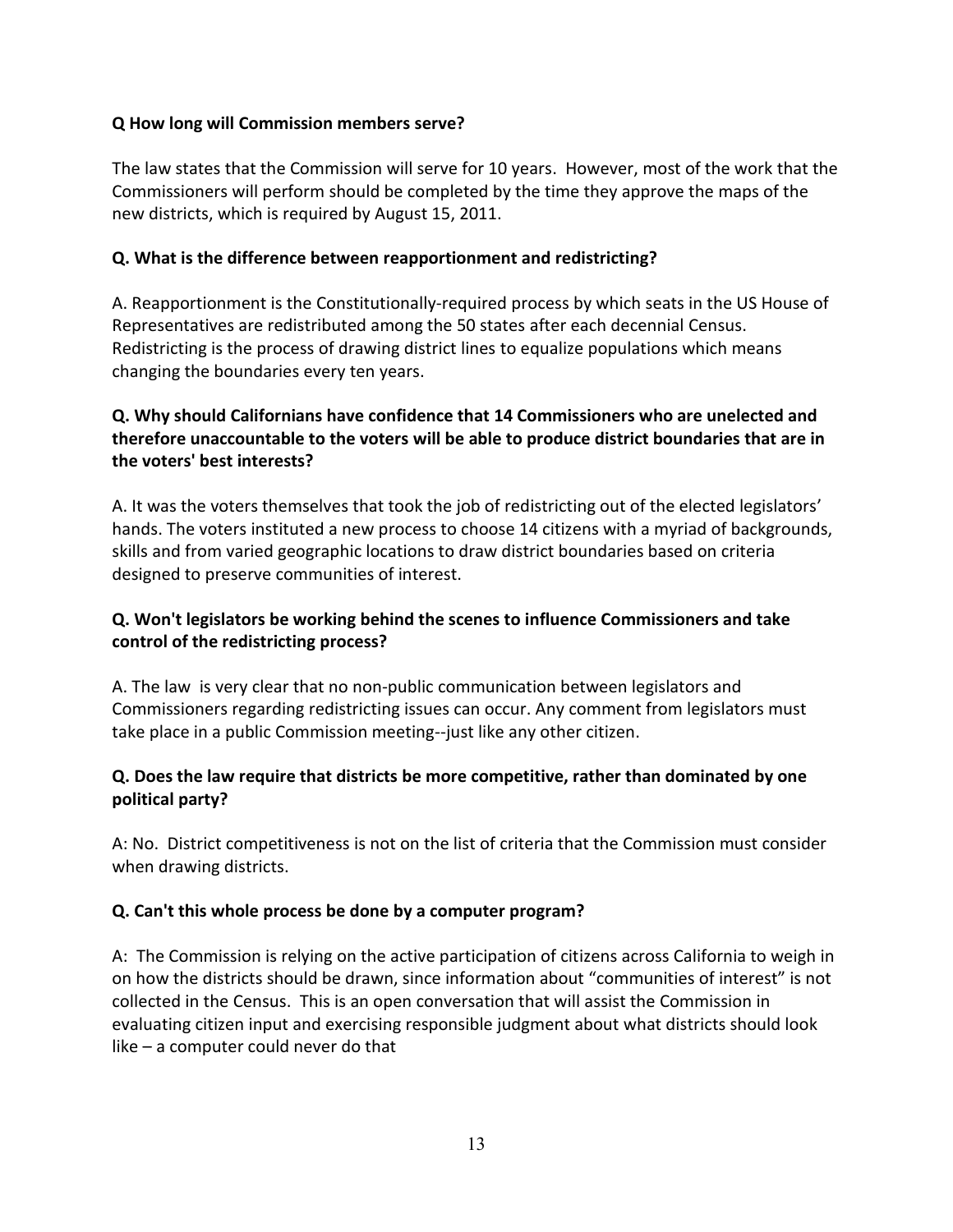# **Q: What is the difference between the Commission's work and what was done in the past?**

A: Historically, the California legislature drew the district boundaries, including for their own districts. This Commission is independent of the legislature and committed to including the voices of all Californians in the process.

#### **Q. What happens if the Commission cannot agree on the final redistricting maps?**

A. In the unlikely scenario that the Commission does not come to agreement on final district boundaries, the matter goes directly to the California Supreme Court which will appoint three masters to draw the lines.

# **Q. What happens if there is a legal challenge to the district maps adopted by the Commission?**

A. Any legal challenge to the new districts goes directly to the California Supreme Court for review.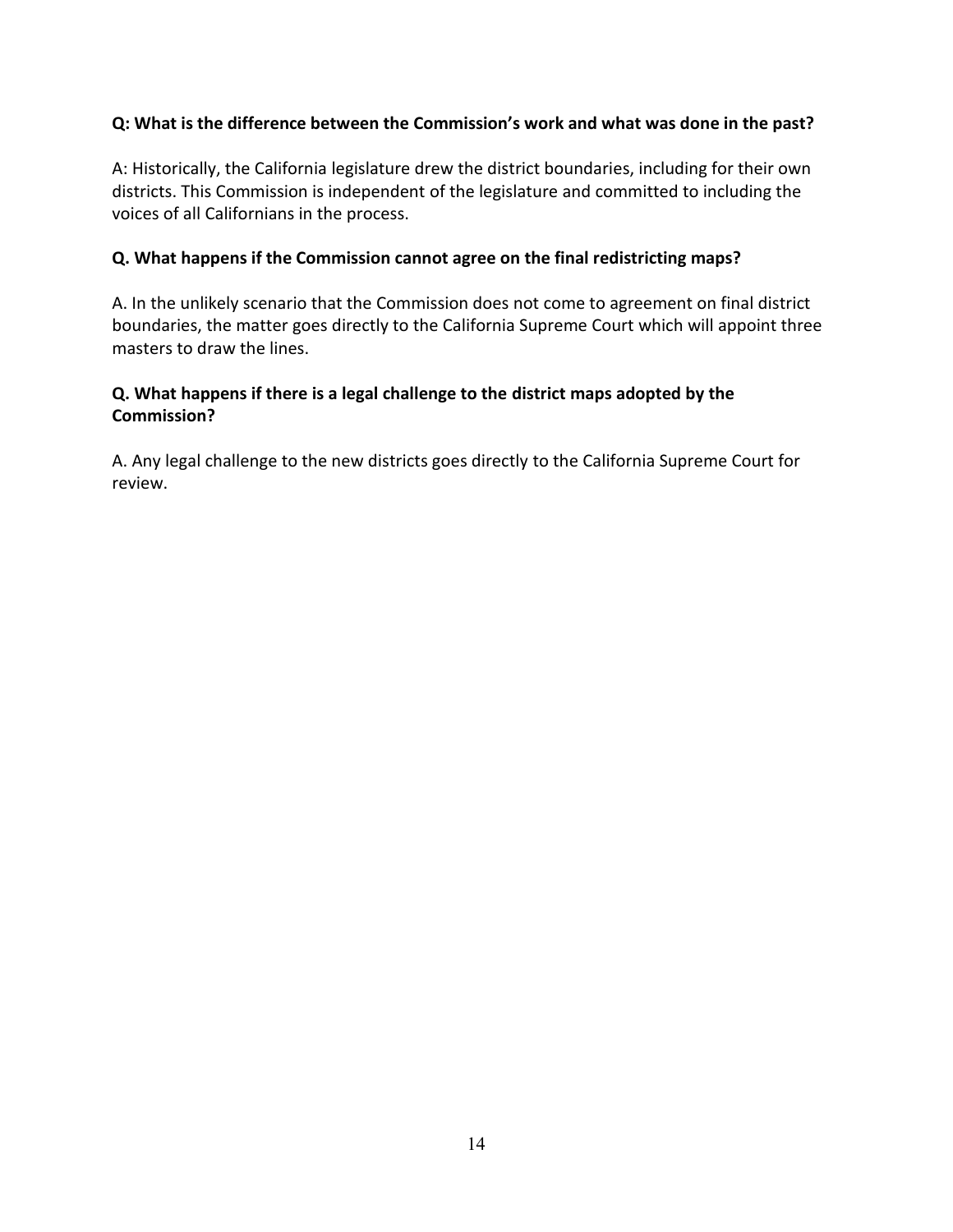# **10. Who are the Commissioners? BIOGRAPHIES**

**Dr. Gabino Aguirre** was born to farm worker parents and spent his childhood following the crops cycling from Texas to Oregon, California and then Arizona. After graduating from high school in Arizona, he left his family to come to California. Shortly thereafter, he was conscripted into the army where he served as a technical specialist working with computers and weapons experimentation related to the Vietnam-era conflict. Following his service he enrolled in college and earned a Bachelor's degree from UCLA, a Master's in Education from USC, and a Ph.D. in Social Science/Comparative Education from UCLA. His career in education spanned thirty years and he retired as a high school principal in 2007. Dr. Aguirre has dedicated himself to community development and empowerment for over four decades and has founded and/or served as a board member on many community-based organizations. He has served on the Santa Paula City Council since his election in 2002. Commissioner Aguirre is registered with the Democratic Party and lives in the City of Santa Paula in Ventura County.

**Angelo Ancheta** is a law professor and legal scholar whose writing has focused on issues surrounding racial discrimination and immigrants' rights. He is the director of the Katharine & George Alexander Community Law Center at the Santa Clara University School of Law. Prior to joining the law faculty at Santa Clara, Commissioner Ancheta was a lecturer at Harvard Law School, an adjunct professor at NYU School of Law, and taught at UCLA School of Law. Before starting his academic career, Commissioner Ancheta was a legal services and nonprofit executive director in both Northern and Southern California, specializing in immigration, voting rights, and constitutional law. He holds degrees from UCLA, UCLA School of Law, and Harvard University's Kennedy School of Government. Commissioner Ancheta is registered with the Democratic Party and lives in the City and County of San Francisco.

**Vince Barabba** founded Market Insight Corporation in 2003. Market Insight Corporation provides real time online shopper preferences to help companies better reach their target audiences. He provides guidance to the enterprise as it tracks shopper preferences through the use of a consumer Web site called MyProductAdvisor.com. His career includes two stints as director of the U.S. Census Bureau, with appointments from both Presidents Nixon and Ford and later asked by President Carter to direct the conduct of the 1980 Census. Mr. Barabba received a Bachelor's degree in Business Administration from Woodbury Business College, a Bachelor's degree in Marketing from California State University, Northridge and an MBA from UCLA. Commissioner Barabba is registered with the Republican Party and lives in the City of Capitola in Santa Cruz County.

**Maria Blanco** is the Vice President of the Civic Engagement for the California Community Foundation. CCF-LA is the community foundation for the city of Los Angeles. The purpose of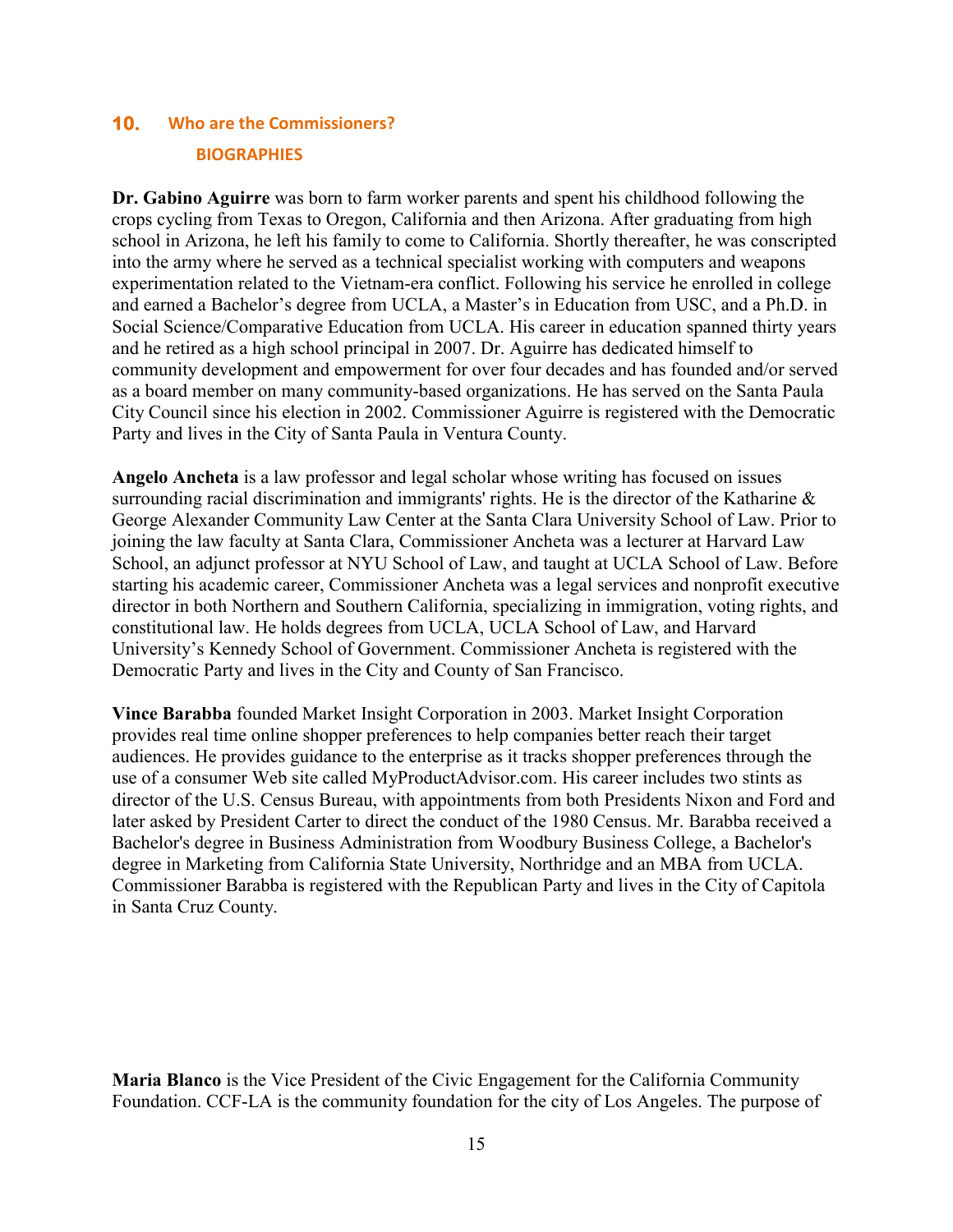the California Community Foundation is to help strengthen communities and build a brighter future for Los Angeles County. It seeks to improve life for all residents, especially those who are most vulnerable; promote philanthropy and work with others to address the core causes of problems facing Los Angeles. Prior to becoming a Vice President at CCF, Ms. Blanco was the Executive Director of the Earl Warren Institute at UC Berkeley's School of Law. She holds a law degree from UC Berkeley's School of Law and a BA from UC Berkeley. Commissioner Blanco is registered with the Democratic Party and lives in the City and County of Los Angeles.

**Cynthia Dai** is a native Californian, second-generation Asian-American and has worked and lived in several countries around the world. As CEO of Dainamic Consulting, Inc., Ms. Dai has advised growth organizations and social ventures for 18+ years and often serves as an interim executive of both early-stage and public ventures. Ms. Dai has an MBA from the Stanford Graduate School of Business and a B.S. in Electrical Engineering and Computer Science with honors from UC Berkeley. An Industry Fellow at the Center for Entrepreneurship and Technology at UC Berkeley's College of Engineering, she has taught Leadership, Teamwork, and Entrepreneurship courses at Cal and in the Tsinghua-Berkeley Global Technology Entrepreneurship Program in Beijing, China. She is active in the community as a volunteer and currently serves as a Board member of Santa Clara University's Center for Science, Technology and Society. Commissioner Dai is registered with the Democratic Party and lives in the City and County of San Francisco.

**Michelle DiGuilio**, a native Californian, has spent the past twelve years working with numerous agencies in the Central Valley. Ms. DiGuilio has assisted non-profit organizations in their strategic planning efforts, board development and in streamlining internal policies. She has facilitated regional discussions with groups throughout the Central Valley; served as an administrator for a California Council for the Humanities project and as a training coordinator at the University of the Pacific. Currently, Ms. DiGuilio is a stay-at-home mother by choice, allowing her to participate in family and community activities. She earned a Bachelor's degree from the University of California, San Diego and a Master's degree in Community Planning (Urban and Regional) from the University of Cincinnati. Commissioner DiGuilio is registered as Decline-To-State and lives in the City of Stockton in San Joaquin County.

**Jodie Filkins Webber** is a self-employed attorney, practicing law in Orange County. Ms. Filkins Webber is an insurance litigation defense attorney representing various insurance companies, adjusting companies and self-insured employers in defense of claims for workers' compensation benefits and personal injury. She also specialized in providing legal opinions on various insurance coverage issues. Ms. Filkins Webber practices before all Southern California Courts and Workers Compensation Appeals' Boards. Ms. Filkins Webber received a Bachelor degree from UC Riverside and a law degree from Whittier Law School , formerly Whitter College School of Law. Ms. Filkins Webber has lived throughout Southern California including Los Angeles and Lake Forest. Commissioner Filkins Webber is registered with the Republican Party and lives in the City of Norco in Riverside County.

**Stanley Forbes** is a co-owner of Avid Reader, an independent retail bookstore. There he selects merchandise, sells and markets books, provides customer service and attends to financial matters. Mr. Forbes also has spent the last 32 years operating a family ranch, managing crop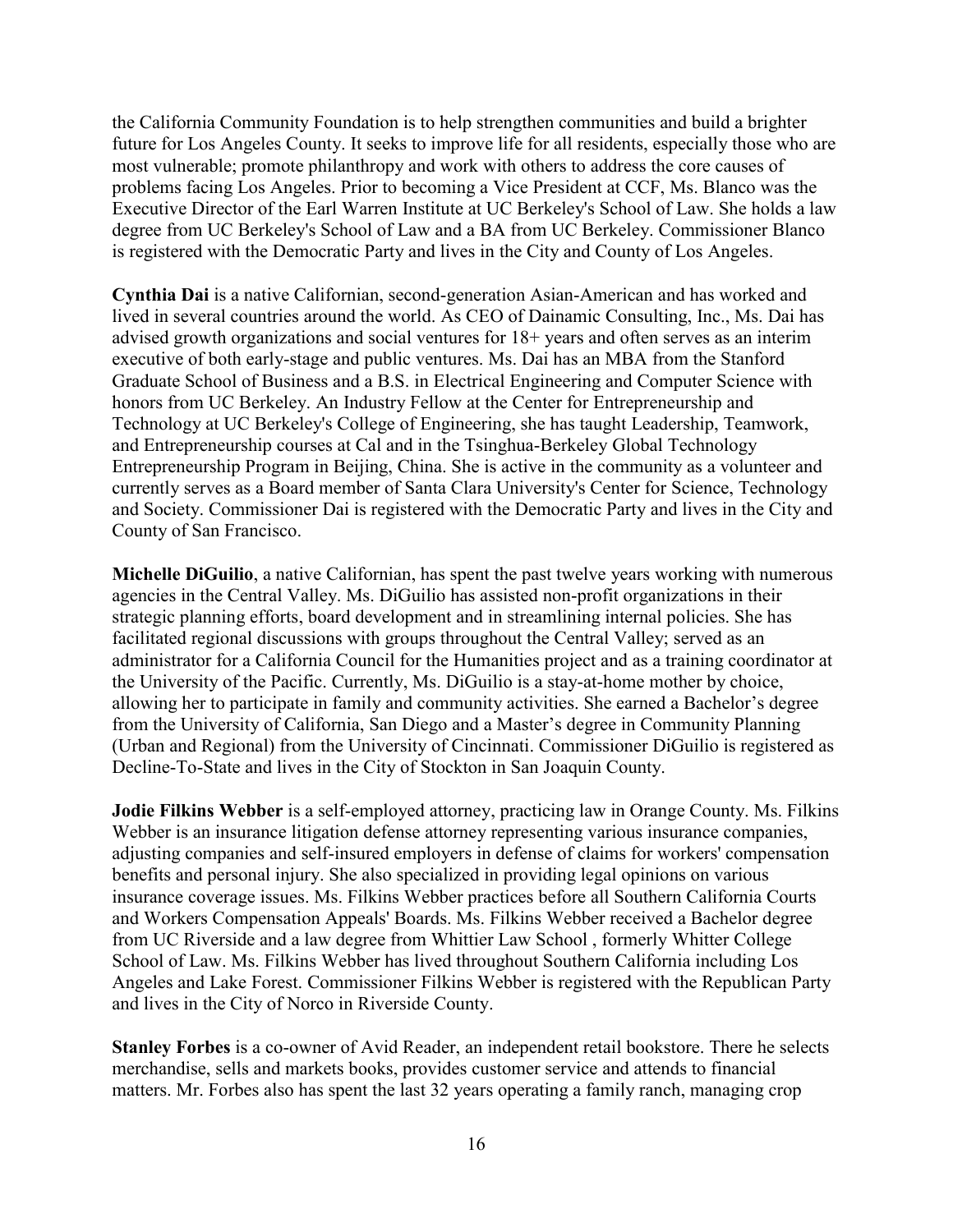selection, market research, financial planning, equipment operation, irrigation, chemical and air quality regulation compliance, pruning and raking almonds. Mr. Forbes received a Bachelor's degree from the University of Southern California, a Master's degree from UCLA, and a Law Degree from Vanderbilt University. Mr. Forbes is registered as Decline-To-State and lives in Esparto in Yolo County.

**Connie Galambos Malloy** is employed with Urban Habitat (UH), a regional urban planning and policy organization. Ms. Galambos Malloy is a member of UH's Management Team, responsible for staff supervision and evaluation, organizational development, strategic program planning and management, coalition building, policy analysis, fundraising, budget management, and also acts as the organization's spokesperson. She was also instrumental in launching UH's signature Boards and Commissions Leadership Institute. Previously, Ms. Galambos Malloy served as a U.S. Department of Housing and Urban Development Fellow, Program Coordinator for Redefining Progress and a Peace Corps volunteer in Bolivia's Amazon Basin. She is a founding board member of AFAAD: Adopted & Fostered Adults of the African Diaspora. Ms. Galambos Malloy received a Bachelor's degree from La Sierra University and a Master's degree in City and Regional Planning from UC Berkeley. Ms. Galambos Malloy is registered as Decline-To-State and lives in the City of Oakland in Alameda County.

**Gil Ontai** is a practicing architect and part-time lecturer at Springfield College. He served as a city redevelopment board director for San Diego's downtown district and as a city planning commissioner for 8 years. For over 30 years, he has been active in a wide-range of professional, educational, health, civic, and multi-cultural organizations. He is a volunteer board member of Pacific American Academy Charter School and Neighborhood House Association. Mr. Ontai graduated with a Bachelor's degree from the University of Hawaii and went on to receive his Master's degree from Washington University in St. Louis. Commissioner Ontai is registered with the Republican Party and lives in the City and County of San Diego.

**M. Andre Parvenu** is a geographer, urban planner, and community outreach specialist, and is currently a Zoning Analyst with the Los Angeles Department of City Planning. Prior experiences include Senior Communications Officer for the Los Angeles County Metropolitan Transportation Authority and Transportation Planning Manager for the Los Angeles Department of Transportation,. Mr. Parvenu has also worked as a Community Partnership Specialist with the United States Census Bureau, a Crisis Relocation Planner with the Federal Emergency Management Agency, and as migration specialist with the United Nations High Commissioner for Refugees in Central America. Mr. Parvenu received a Master of Science Degree in Geography from the University of Wisconsin-Madison, and has completed undergraduate work in geography, cartography, and urban studies at Morgan State University in Baltimore, Maryland and Howard University in Washington, D.C. Commissioner Parvenu is registered as a Declineto-State and lives in Culver City in Los Angeles County.

**Jeanne Raya** is employed by the John L Raya Insurance Agency, a family-owned business established in San Gabriel in 1960. Currently, she is an Agency Principal, responsible for marketing commercial insurance, risk management consulting, and managing external